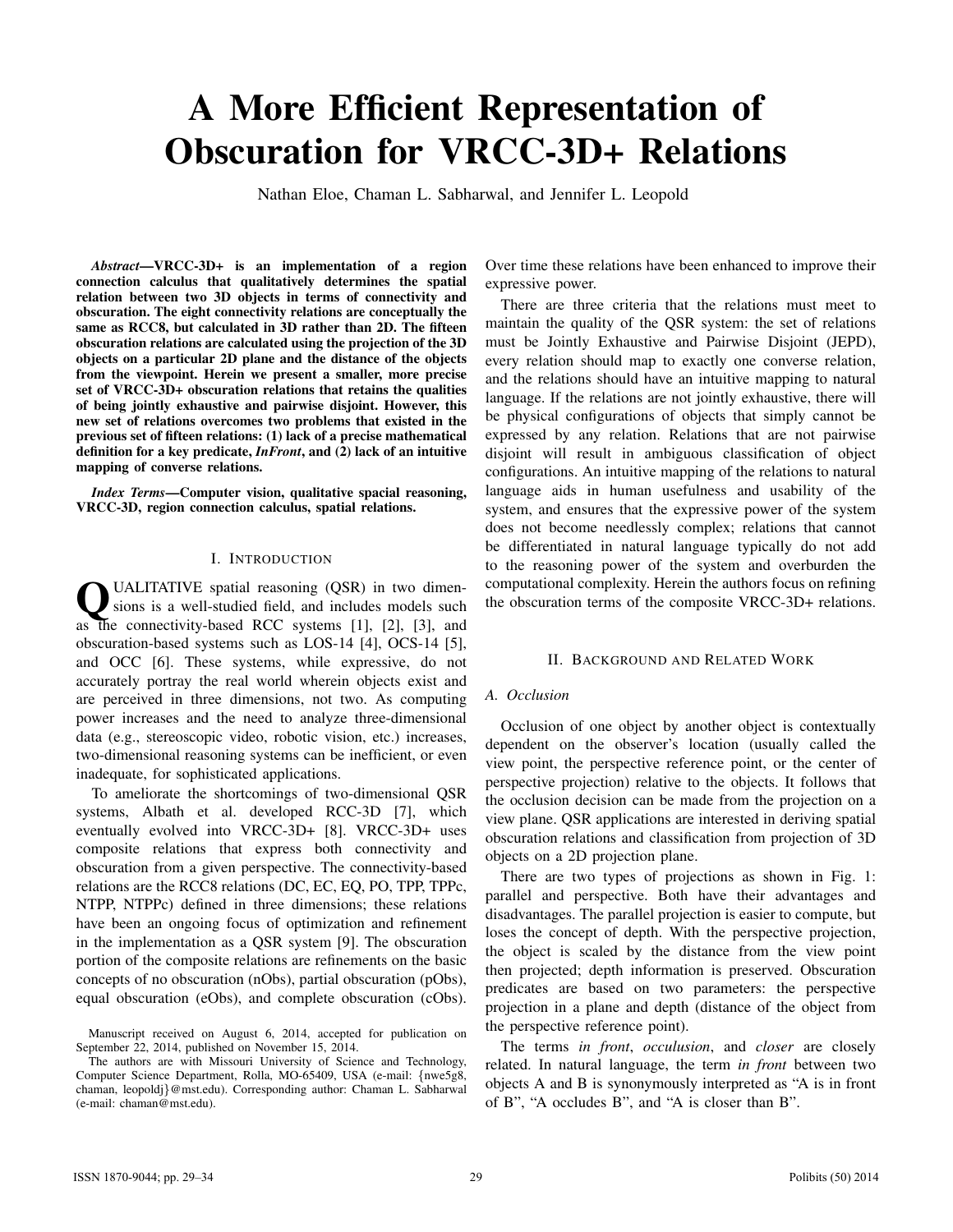

(b) Perspective Projection

Fig. 1. The differences between parallel and perspective projections. In both cases, object A obscures object B.

# *B. QSR and Occlusion*

One of the best known obscuration-based QSR systems is LOS-14 [4] which was introduced by A.P. Galton in 1994. It classifies regions based on what can be seen in the Lines Of Sight (LOS) from a given perspective. Fourteen relationships are defined based on obscuration (or the lack thereof) from a given viewpoint.

Another occlusion-based calculus is ROC-20 [10]. It is similar to LOS-14, but extends it to add support for concave objects, which allows for mutual obscuration. Every spatial relationship in ROC-20 is defined in terms of the occlusion that is present and an RCC8 relationship. This system is significantly more expressive than LOS-14 and can apply to a greater number of cases, as it correctly handles concave regions.

The Occlusion Calculus (OCC) was introduced by Kohler in 2002 [6] and characterizes relationships between objects by their respective projections into an image plane. The author states that the information obtained is from one perspective, and as such, this system should be paired with other QSR methods to get a fuller picture. The system sacrifices expressiveness for reduced computational and reasoning complexity.

Guha et al. introduced OCS-14 in 2011 [5]. This model was designed to correct for insufficiencies in earlier occlusion models that made them infeasible for use in computer vision. Earlier methods had not accounted for whether the occluder was a moving object or part of the static background, and whether or not the visible part of an object was a connected blob or a fragment. As OCS-14 is designed for computer vision, feasibility of computation is a concern, but not expressive power.

# *C. RCC-3D*

RCC-3D [7] was designed by Albath et al. to consider three dimensions, be computationally feasible, and give the most comprehensive spatial information about the system possible. Initially designed for use in analyzing the evolution of skeletal structures and other physical attributes, RCC-3D used the concepts of connectivity and obscuration to accomplish the design goals of completeness and computational feasibility. Because RCC-3D was to be used in visualizing physical changes over time, a GUI was deemed necessary. The resulting implementation was named VRCC-3D [11]. However, conceptual ambiguities that were uncovered in the implementation resulted in an evolution of the system, resulting in a revised model called VRCC-3D+ [8].

### *D. VRCC-3D+*

Initially the obscuration portion of the VRCC-3D+ relationships simply were determined by overlapping boundaries and interiors of the projections of the objects in an image plane; the relations were limited to no obscuration (nObs), partial obscuration (pObs), complete obscuration (cObs), and equal obscuration (eObs). As the implementation of the system progressed, it became clear that a vital piece of information was missing; there was no concept of which object was obscuring the other. As such, an additional ternary predicate was added called *InFront*. For two objects A and B, possible values for  $InFront(A, B)$  were: YES (A is in front of B), NO (B is in front of A), and E (A and B are equidistant).

The ternary *InFront* predicate was used to refine the concepts of nObs, pObs, eObs, and cObs to express whether an object obscured the other, whether an object was obscured by the other (thereby adding c to the relation name), or whether they obscured each other (thereby adding e to the relation name). Some of these relations had an ambiguous combination of predicate values. As such, some of the relations were split, expanding the total number of relations to 15, as shown in Table I.

TABLE I THE 15 CURRENT VRCC-3D+ OBSCURATION RELATIONS.

|         | <b>IntInt</b> | <b>IntExt</b> | <b>ExtInt</b> | <b>InFront</b> |
|---------|---------------|---------------|---------------|----------------|
| nObs    | F             | T             | T             | <b>YES</b>     |
| nObs_c  | F             | т             | т             | N <sub>O</sub> |
| nObs e  | F             | т             | T             | EOUAL          |
| pObs1   | т             | T             | T             | <b>YES</b>     |
| pObs2   | т             | F             | т             | <b>YES</b>     |
| pObs_c1 | т             | т             | т             | N <sub>O</sub> |
| pObs_c2 | T             | т             | F             | N <sub>O</sub> |
| pObs e  | т             | T             | т             | EOUAL          |
| cObs    | T             | T             | F             | <b>YES</b>     |
| cObs c  | т             | F             | т             | N <sub>O</sub> |
| cObs e1 | т             | T             | F             | <b>EOUAL</b>   |
| cObs e2 | т             | F             | T             | <b>EOUAL</b>   |
| eObs e  | т             | F             | F             | <b>EOUAL</b>   |
| eObs_c  | т             | F             | F             | N <sub>O</sub> |
| eObs    | т             | F             | F             | YES            |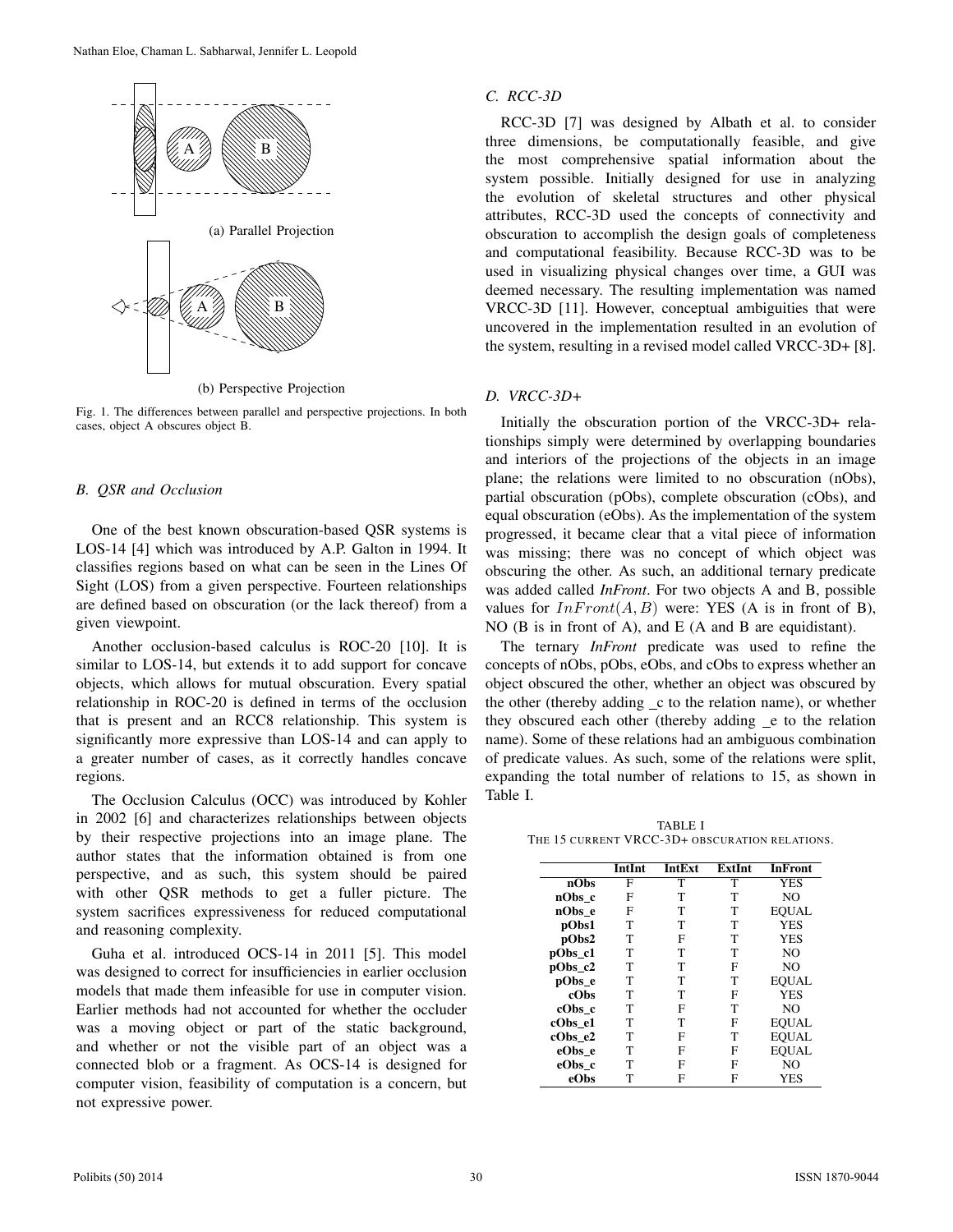#### III. IMPROVEMENTS TO THE RELATIONS

The first step in improving the obscuration relations is dealing with the mathematically imprecise predicate *InFront*. The ternary nature of this predicate and lack of rigorous mathematical definition led to different interpretations of the same scene by different entities. To replace this predicate, two new predicates are proposed: *Obscures*  $(o(A, B))$  and *ObscuredBy*  $(o_c(A, B))$ . The *Obscures* predicate is defined as follows:

Let  $f_O(x, y)$  be a function that maps the point  $(x, y)$  on the image plane back to the point  $(x', y', z')$  in object O that projects to the point  $(x, y)$  and is closest to the image plane. If no point in object O projects to point  $(x, y)$ , then  $f<sub>O</sub>(x, y)$  =  $(\infty, \infty, \infty)$ . Also, let C be the location of the camera in world coordinates. The *Obscures* predicate for objects A and B is defined in Eq. (1):

$$
o(A,B) = \begin{cases} T: & \exists x, y \ s.t. |C - f_A(x,y)| < \\ & |C - f_B(x,y)| < \infty \\ F: & otherwise \end{cases} \tag{1}
$$

In natural language, the meaning of this predicate is that it evaluates to true if there is a point at which the projections overlap and, within that projection, the first object hides some part of the second object. The definition of the converse relation  $o_c(A, B)$  is simply  $o_c(A, B) = o(B, A)$ .

Note that the *Obscures* predicate only considers points at which the projection overlaps. This ameliorates cases such as that shown in Fig. 2. If we remove the condition that the distance between the camera and each of the two points be finite, object B would be reported to obscure object A at a point where the object A does not have a projection in the image plane.



Fig. 2. Partial Obscuration: Object A obscures object B.

Table II shows the mapping of the original *InFront* predicate values to the values of the new *Obscures* and *ObscuredBy* predicates. Note that a value of EQUAL for the *InFront* predicate will map to either both  $o$  and  $o_c$  being true (T), or both being false (F).

The table of obscuration relations is rewritten as shown in Table III. The first simplification of the relation set follows directly from the predicate extension: when there is no obscuration between two objects, the projections do not overlap. As such  $o$  and  $o_c$  will always be false. It follows that nObs and nObs c are impossible relations; only nObs e is allowed by the predicate set, and only when the values of the new predicates are both false. This leads to the obscuration characterizations in Table IV.

TABLE II MAPPING OF *InFront* TO o, oc

| InFront      | o(A, B)       | $o_c(A, B)$   |
|--------------|---------------|---------------|
| YES          |               | F             |
| NO           | F             | т             |
| <b>EOUAL</b> | $F($ or T $)$ | $F($ or T $)$ |
|              |               |               |

TABLE III

THE 15 CURRENT VRCC-3D+ OBSCURATION RELATIONS WITH  $o$  and  $o_c$ .

|         | IntInt | IntExt | ExtInt | $\Omega$ | $O_C$ |
|---------|--------|--------|--------|----------|-------|
| nObs    | F      | т      | T      | т        | F     |
| nObs c  | F      | т      | T      | F        | т     |
| nObs e  | F      | т      | т      | F/T      | F/T   |
| pObs1   | T      | т      | T      | T        | F     |
| pObs2   | т      | F      | т      | т        | F     |
| pObs c1 | т      | т      | т      | F        | T     |
| pObs c2 | т      | т      | F      | F        | т     |
| pObs e  | т      | т      | т      | F/T      | F/T   |
| cObs    | т      | т      | F      | т        | F     |
| cObs c  | т      | F      | т      | F        | т     |
| cObs e1 | т      | т      | F      | F/T      | F/T   |
| cObs_e2 | т      | F      | т      | F/T      | F/T   |
| eObs e  | т      | F      | F      | F/T      | F/T   |
| eObs_c  | т      | F      | F      | F        | T     |
| eObs    |        | F      | F      | т        | F     |

TABLE IV THE REDUCED SET OF VRCC-3D+ OBSCURATIONS (NOBS AND NOBS\_C REMOVED).

|         | <b>IntInt</b> | <b>IntExt</b> | <b>ExtInt</b> | $\Omega$ | $O_C$ |
|---------|---------------|---------------|---------------|----------|-------|
| nObs e  | F             | T             | T             | F        | F     |
| pObs1   | т             | т             | T             | т        | F     |
| pObs2   | т             | F             | T             | т        | F     |
| pObs_c1 | т             | т             | т             | F        | т     |
| pObs_c2 | т             | т             | F             | F        | т     |
| pObs_e  | т             | т             | т             | F/T      | F/T   |
| cObs    | т             | т             | F             | т        | F     |
| cObs_c  | т             | F             | т             | F        | т     |
| cObs e1 | т             | т             | F             | F/T      | F/T   |
| cObs_e2 | т             | F             | т             | F/T      | F/T   |
| eObs e  | т             | F             | F             | F/T      | F/T   |
| eObs_c  | т             | F             | F             | F        | т     |
| eObs    | т             | F             | F             |          | F     |

# *A. Handling Pathological Cases*

Consider the projection shown in Fig. 3a. In this image, object B is partially obscuring object A, and A is partially obscuring object B. Under the previous set of 15 obscuration relations, the only way to express this would be cObs e, when pObs e is more intuitively correct. The reason for this is that the interior of the projection of object A does not intersect with the exterior of the projection of object B, resulting in an (intuitively incorrect) identification of cObs as the base obscuration type.

To address this issue, the structure of the relations themselves are examined. Currently, relations have a base of either nObs, pObs, eObs, or cObs. Appended to this base are the refinements of converse  $(c)$  and equality  $(e)$ . To simplify this definition, a consistent structure is proposed: obscurations will have the form *x*Obs*y*, where *x* correlates to the *extent* of obscuration (Table V) and *y* corresponds to refinements on the obscuration (Table VI). To clarify the meaning of mutual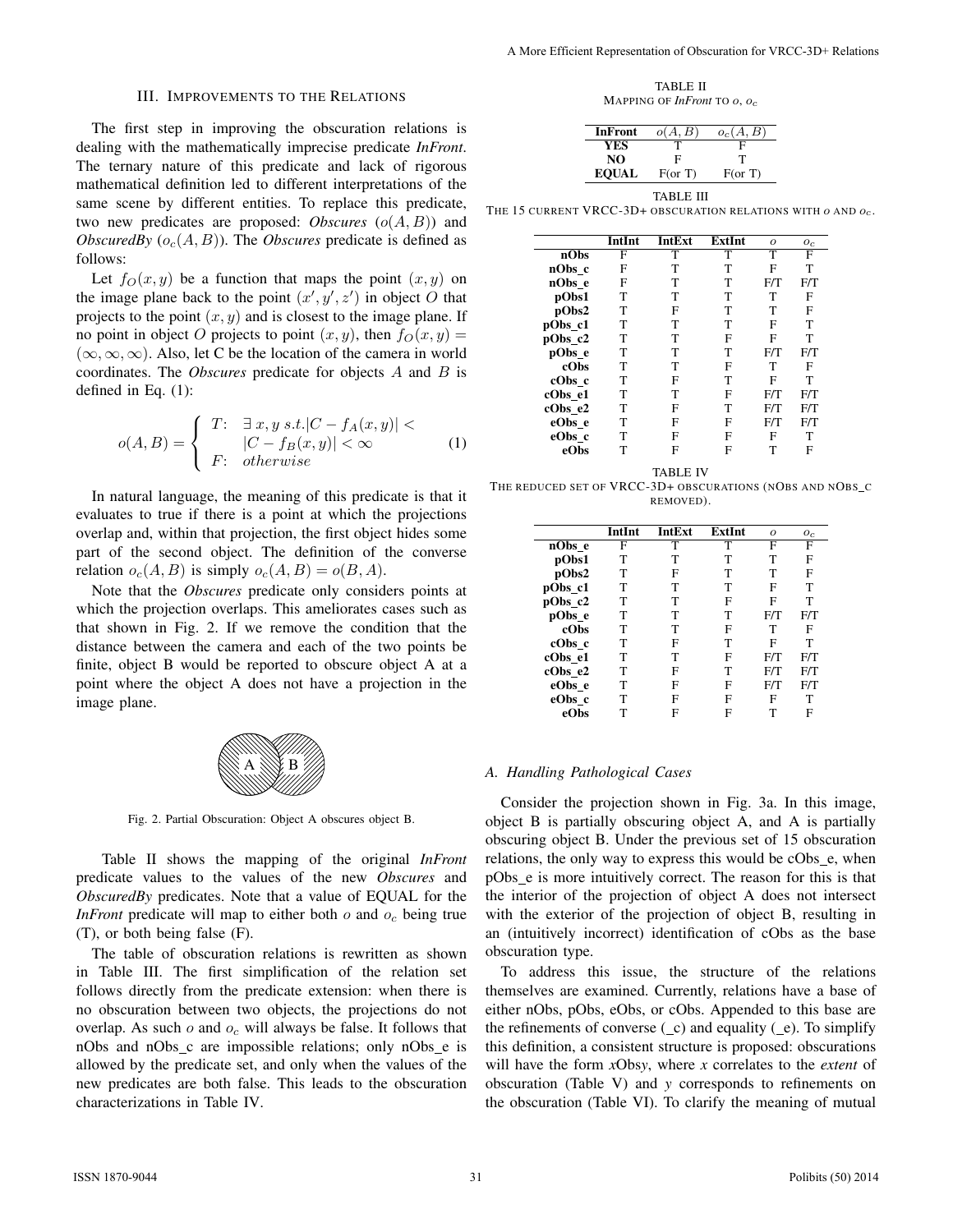

Fig. 3. Two examples of Mutual Obscuration. (a) A's projection completely contained in B's projection, (b) A's projection partially overlaps B's projection.

obscuration, a new suffix is introduced: \_m.

A Cartesian product of the prefixes and suffixes show that there are 16 possible obscuration relations. However, it has already been shown that there can only be a single version of nObs; there is not a way to map suffixes directly to prefixes. As such, each relation must be individually handled.

TABLE V PREFIX AND EXTENT OF OBSCURATION.

| Prefix $(x)$ | Meaning              |
|--------------|----------------------|
| n            | No Obscuration       |
| р            | Partial Obscuration  |
| e            | Equal Obscuration    |
| c            | Complete Obscuration |
|              | TABLE VI             |

SUFFIX AND OBSCURATION REFINEMENT, WITH MAPPING TO  $o$  AND  $o_{c}.$ 

| Sufffix $(y)$      | <b>Meaning</b>              | o(A, B) | $o_c(A, B)$ |
|--------------------|-----------------------------|---------|-------------|
| [none]             | <b>Obscures</b>             |         |             |
| $\mathbf{r}$       | Is Obscured By              |         |             |
| $\mathbf{e}$       | Equally Obscure Each Other  |         | F           |
| $\mathbf{m}$ (new) | Mutually Obscure Each Other |         |             |

*1) Partial Obscuration (pObs):* For partial obscuration, all cases where both objects are visible must be considered. The definitions of pObs and pObs\_c remain unchanged. The characterization of pObs e does not change, and has values of false for both  $o$  and  $o_c$ . The mutual refinement for pObs must handle the case shown in Fig. 3a as well as that shown in Fig. 3b. The case shown in Fig. 3b is straightforward. Figure 3a is more complicated: it must handle when object A is either object. As such, it maps to two characterizations of pObs\_m. Table VIIa shows the new characterizations for all pObs relations.

*2) Equal Obscuration (eObs):* Equal obscuration, by definition, occurs when the size and shape of the projections are identical; the values of the IntInt, IntExt, and ExtInt predicates will always be T, F, and F, respectively. The eObs\_e obscuration should only occur if two objects are identical. Mutual equal obscuration can occur (Fig. 4), so that case must be handled. Table VIIb shows the characterizations of the new eObs relations.



Fig. 4. Equal Mutual Obscuration

*3) Complete Obscuration (cObs):* By definition, complete obscuration means that one object cannot be seen. As such, there is no cObs m relation. Table VIIc shows the cObs characterizations.

# *B. Identification of Converse Obscurations*

One of the problems with the old set of VRCC-3D+ obscuration relations was that there were cases where there was no consistent intuitive mapping from a relation to its converse. For example, nObs\_e, pObs\_e, and eObs\_e map to themselves as converses, which is logical; if A and B obscure each other, then B and A should also obscure each other. However, there was not a single cObs e relation but two. These two relations were the converse of each other. This inconsistency hindered both the implementation and reasoning with the system; it muddled the meaning of the e suffix. Under this new relation set, every normal (no suffix) obscuration's converse relation is the converse obscuration (named with the  $\mathcal L$  suffix). The mutual  $(\mathcal L m)$  and equal  $(\mathcal L e)$ relations map to themselves as converse. Table VIII shows the full set of obscurations and their identified converse relation.

TABLE VIII FULL OBSCURATION RELATION SET WITH IDENTIFIED CONVERSE RELATIONS.

|          | IntInt | IntExt      | <b>ExtInt</b> | $\Omega$ | $O_C$ | <b>Converse</b> |
|----------|--------|-------------|---------------|----------|-------|-----------------|
| $nObs$ e | F      | T           | т             | F        | F     | nObs e          |
| pObs     | T      | т<br>F      | т             | т        | F     | pObs_c          |
| pObs_c   | T      | T           | т<br>F        | F        | т     | pObs            |
| pObs e   | T      | т           | т             | F        | F     | pObs_e          |
| pObs_m   | T      | т<br>F<br>T | F<br>т<br>т   | т        | т     | pObs_m          |
| eObs     | T      | F           | F             | т        | F     | eObs_c          |
| eObs c   | T      | F           | F             | F        | т     | eObs c          |
| eObs_e   | T      | F           | F             | F        | F     | eObs_e          |
| eObs_m   | T      | F           | F             | T        | т     | eObs_m          |
| cObs     | т      | т           | F             | т        | F     | $cObs_c$        |
| cObs c   | T      | F           | т             | F        | т     | cObs            |
| cObs e   | т      | т<br>F      | F<br>т        | F        | F     | cObs e          |

# IV. EFFECT ON VRCC-3D+

The new set of obscurations directly benefits the implementation of VRCC-3D+ on two fronts: it is easier to verify that the implementation of the predicates is correct (leading to more correct results), and the reduced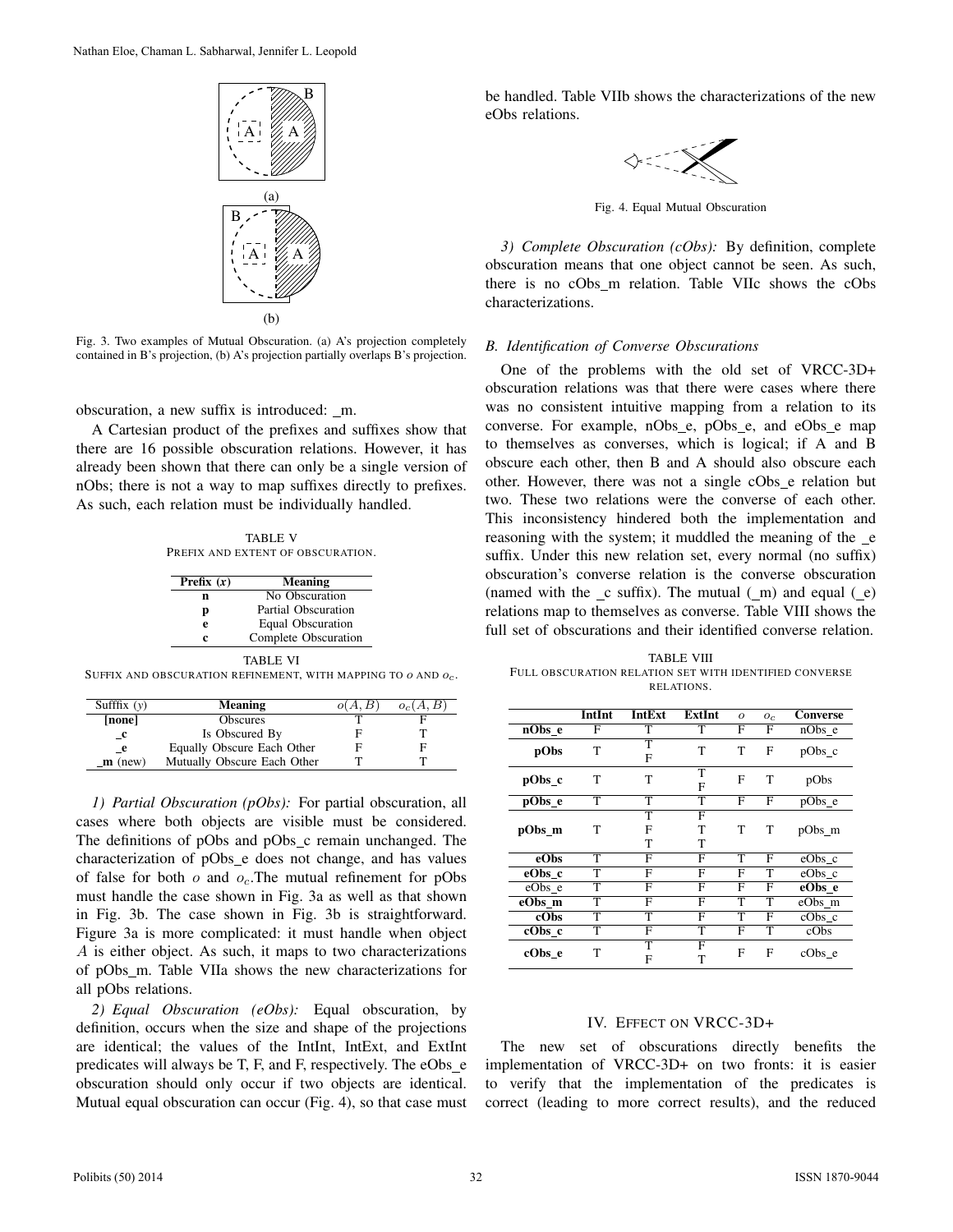TABLE VII THE NEW VRCC-3D+ OBSCURATION CHARACTERIZATIONS.

|        | IntInt | IntExt      | <b>ExtInt</b> | $\Omega$ | $O_C$ |  |
|--------|--------|-------------|---------------|----------|-------|--|
| pObs   | т      | т<br>F      | т             | т        | F     |  |
| pObs_c | т      | т           | т<br>F        | F        | т     |  |
| pObs_e | т      | т           | т             | F        | F     |  |
| pObs_m | т      | т<br>F<br>т | F<br>т        | т        | т     |  |
|        |        |             |               |          |       |  |

(a) New pObs characterizations.

(b) New eObs characterizations.

|        | IntInt | IntExt | ExtInt |   | $O_C$ |
|--------|--------|--------|--------|---|-------|
| eObs   |        |        |        |   | Е     |
| eObs c |        | F      |        | E |       |
| eObs e |        | F      |        | Е |       |
| eObs m |        |        |        |   |       |
|        |        |        |        |   |       |

(c) New cObs characterizations.

|        | IntInt | <b>IntExt</b> | ExtInt |   | $O_C$ |
|--------|--------|---------------|--------|---|-------|
| cObs   |        |               |        |   |       |
| cObs c |        | ы             |        |   |       |
| cObs e |        |               |        | F |       |
|        |        | Е             |        |   |       |

set of obscurations and direct mapping to a converse relation improves the computational complexity of relation determination.

Migration from using the ternary *InFront* to two binary predicates immediately improved the unit test pass rate for obscuration relations from 29% to 77%. The expected output for the unit tests was determined by visual inspection; moving to the more mathematically precise predicates caused the implementation to more closely emulate human perception; several of the common errors reported stem from the perspective point being different for the person analyzing the file and the implementation, and more are due to floating point rounding errors. The majority of the errors that were fixed stemmed from an incorrect suffix on the base obscuration. Also, the use of two binary predicates instead of a single ternary predicate makes it trivial to implement a decision tree predicate picker similar to that presented in [12], which has been shown to improve the speed of computation.

The primary improvement in computational complexity is due to the unique mapping of a relation to a converse relation. In order to fully describe a scene containing objects A and B using VRCC-3D+, the system must compute the relationship between objects A and B, but also between B and A (the converse relation). To calculate an RCC8 relation in three dimensions, the computational complexity is in the worst case  $O(f_a \times f_b)$ , where  $f_a$  and  $f_b$  are the number of faces in objects A and B, respectively.

Generating the projections for objects A and B is  $O(f_a)$ and  $O(f_b)$ , respectively; calculating the values of the predicate values is dependent on the (non-constant) complexity of performing intersection operations on the projections and the cost of ray casting to determine which object is closer to the view point. Regardless of the implementation of these operations, the cost of computing the values of the predicates is more than linear. In contrast to this, if the relationship between objects A and B is known, and both parts of the composite relation have well-defined converses, the relationship between objects B and A can be determined to be the converse of each part of the composite relation: a lookup operation with complexity  $O(1)$ .

Every QSR system is designed as a balance of three criteria: ease of reasoning with the system, computational complexity, and expressive power of the system. An improvement to one aspect of the system comes at the cost of another. RCC-3D (the system that over time became VRCC-3D+) was initially designed to balance the three: by using compound relations, high expressive power and low computational complexity could be obtained without sacrificing too much in the way of ease of reasoning with the system. Herein, by reducing the 15 obscuration relations to 12 and introducing the concept of mutual obscuration as a refinement, both computational complexity and ease of reasoning have been improved.

Table IX shows the new set of 34 composite relations present in VRCC-3D+ (a reduction from the 46 relations stemming from the old set of 15 obscuration relations), and also serves to illustrate the importance of working to minimize the number of obscuration relations; if the four obscuration relations with multiple characterizations were expanded to 9 separate obscurations, the number of VRCC-3D+ relations would grow to 50 relations. Usage of a QSR system becomes increasingly more complex as the set of relations in the system increases.

An illustrative example of this is the composition table for the system which increases the speed of classifying relations by reducing the number of possible relations between two objects; in a scene with three objects A, B, and C, if the relationships between A and B, and B and C are known, the composition table reduces the set of relationships that are possible between objects A and C. This can be used in conjunction with a decision tree [12] to speed up computation. Calculation of this table has a non-constant polynomial complexity in the number of relationships.